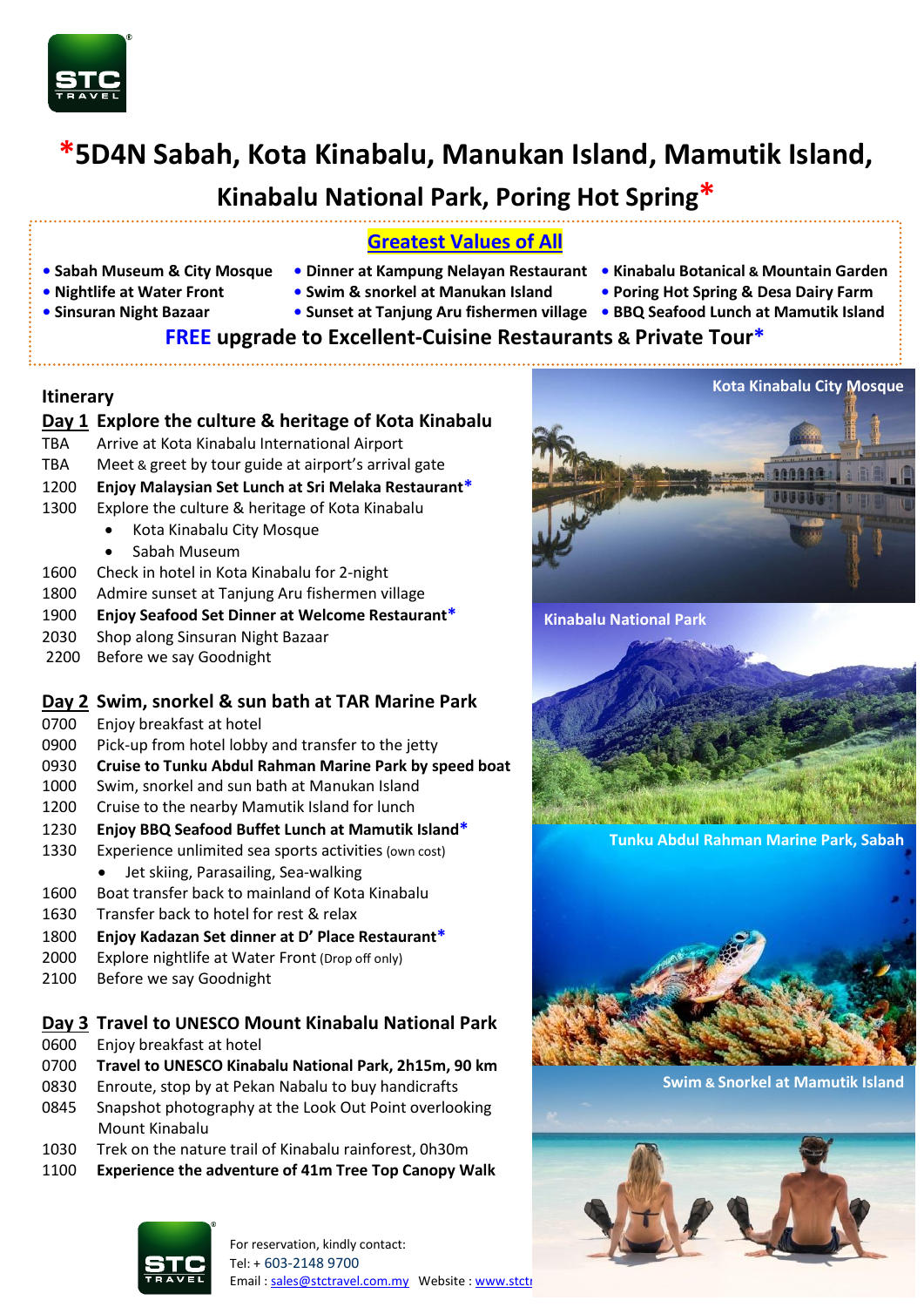

- 1200 Dip yourself into Poring's natural sulphuric hot springs pool
- 1330 **Enjoy Malaysian set lunch at Nabalu Kundasang Lodge\***
- 1430 Explore the cow milking process at Desa Dairy Farm and learn how to feed the calves & baby goat,
- 1530 **Indulge yourself in fresh dairies products such as Fresh Milk, Cheese, Yogurts, Ice Creams**
- 1700 Check in at Kinabalu Pine Resort for 1-night
- 1800 Spend your own leisure time to explore the surroundings of the Kinabalu National Park
- 1900 **Enjoy Steamboat Dinner at Kinabalu Pine Resort\***
- 2100 Before we say Goodnight

#### **Day 4 Discover UNESCO Mount Kinabalu National Park**

- 0700 Enjoy breakfast at hotel
- 0900 **Discover the outstanding nature of Kinabalu Botanical & Mountain Garden, UNESCO World Heritage Site**
- 1000 Hike thru the mountain trails to explore flora, fauna, birds trees, plants & insects
- 1200 **Enjoy Malaysian Set Lunch in Kinabalu National Park\***
- 1300 Travel back to Kota Kinabalu 2h30m, 105km
- 1530 Check in hotel at Kota Kinabalu for 1-night
- 1600 Free at own leisure
- 1900 **Enjoy Dinner at Kampung Nelayan Seafood Restaurant\***
- 1945 **Watch the Traditional Dance Performance by the ethnics**
- 2100 Before we say Goodnight

# **Day 5 Transfer to the airport**

- 0700 Enjoy breakfast at hotel
- TBA Transfer to the airport for flight check in
- TBA Depart for home by flight